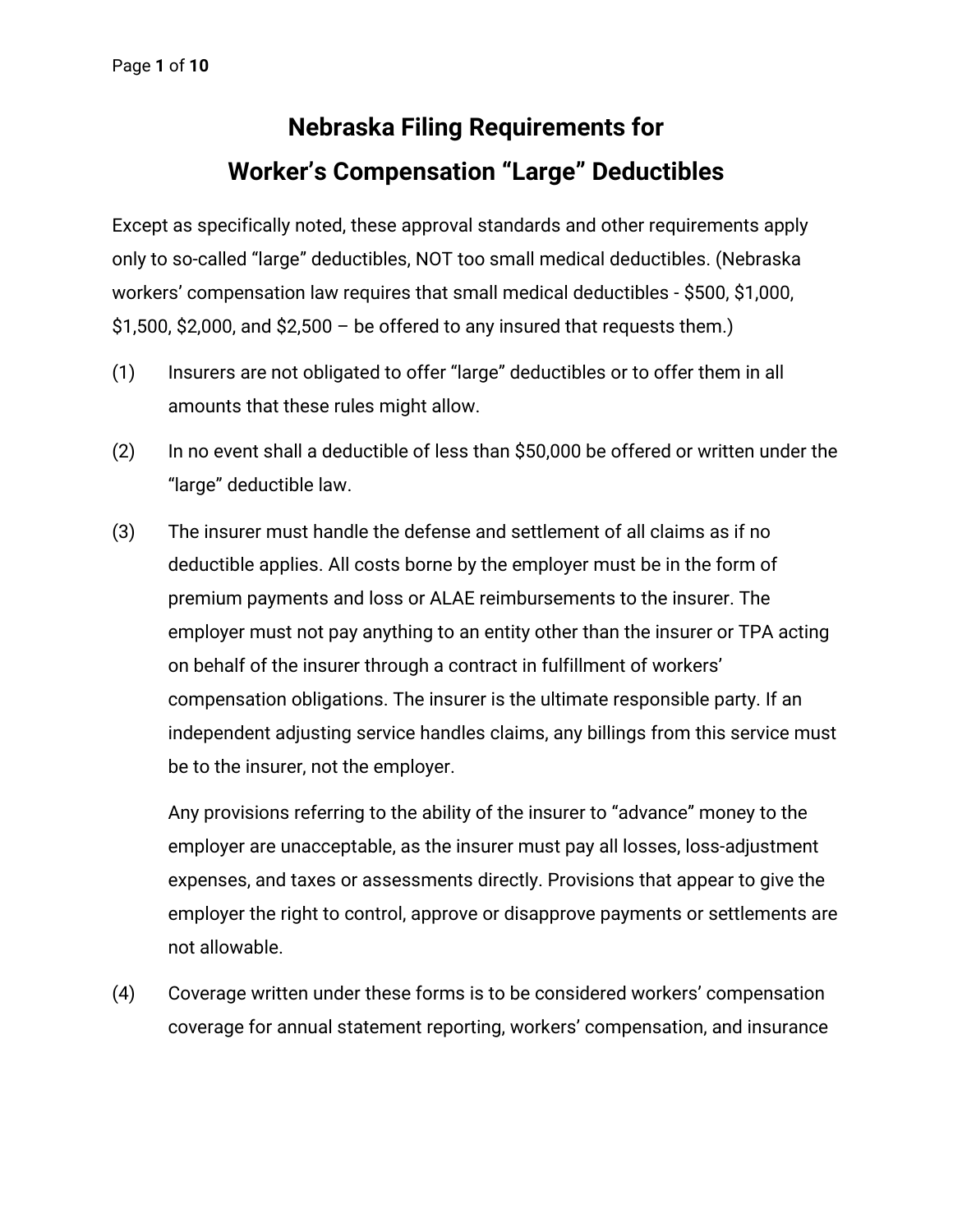laws, and, using premium after deductible credits, as a basis of assigned risk assessments or assignments<sup>[1](#page-1-0)</sup>

- (5) The deductible amount that the employer must reimburse may be any one of the following:
	- (a) Benefits only;
	- (b) The sum of benefits an actual ALAE; or
	- (c) Benefits only, but the employer is liable to reimburse actual ALAE in addition to the deductible applying to the benefits
	- (d) Any reasonable pro-ration of ALAE between the insurer and the employer is acceptable

Employers' liability coverage may be included with any of the above.

- (6) The law is not specific on whether deductibles must be per-person or per accident. The "normal" form of deductible (per accident for accident injury and per person for disease) is acceptable. Other proposals will be considered on their merits.
- (7) Deductibles shall only be made available where the "basis premium" exceeds \$125,000. "Basis premium" is defined to be the sum of projected payrolls (for all states where coverage applies) times rates that will be in effect at policy inception, with all-expense discounts and modifiers applying except for deductible credits or ECP modifications. [2](#page-1-1)
- (8) To arrive at premium thresholds, it is acceptable to combine payrolls for employers under common ownership, provided that all such related employers

<span id="page-1-0"></span> $1$  As of writing, no such assessments or assignments apply, but it is always possible that this may change in the future.

<span id="page-1-1"></span><sup>&</sup>lt;sup>2</sup> Virtually all policyholders with a "basis premium" that exceeds \$125,000 will qualify for treatment as an exempt commercial policyholder (ECP) under Chapter 73. For ECPs, insurers may apply credits or debits to workers' compensation insurance in addition to their filed rates, but such additional ECP credits or debits shall not be used in the determination of the maximum allowable deductible.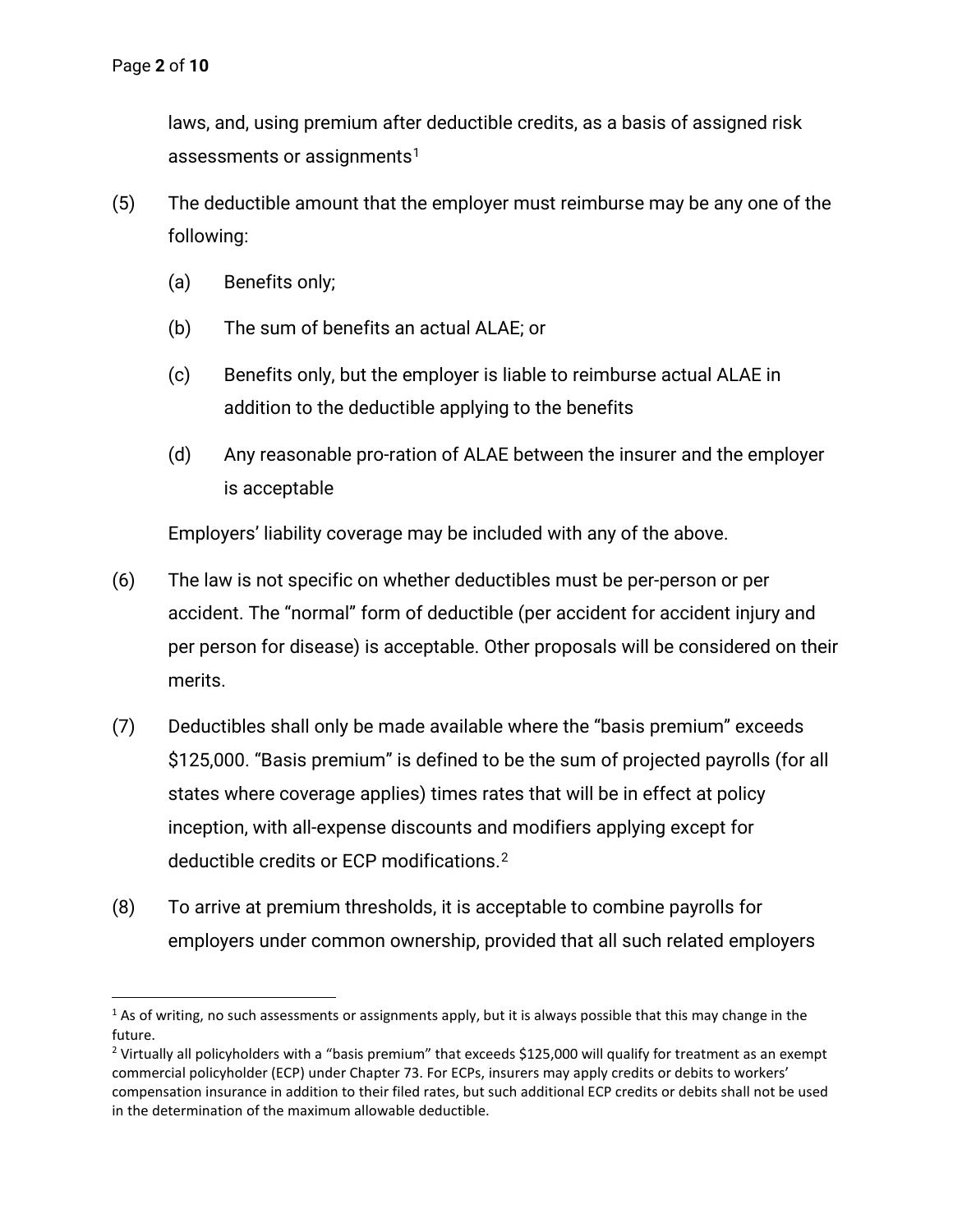are written under the same policy and subject to the same deductible for Nebraska losses. It is NOT mandatory, however, to policies and it is not necessary to combine their payrolls to meet minimum size requirements to apply any deductible provided.

- (9) A policy shall not be written with a deductible to exceed 40% of the "basis premium." If, however, the final audited payrolls show that the deductible exceeded 40% of what the premium would have been on a non-deductible basis, this does not imply that the deductible which was in effect must be changed retroactively. The provisions of the policy will continue to apply.
- (10) Rate credits for deductibles are allowed to be determined on a judgment basis. While a filing of manual pages needs to be made that will assure that policies are written in accordance with Nebraska law, the manual pages do not need to include a schedule of deductible credits. Individual risk filings are not necessary.
- (11) Even though guide rating is allowed, as described above, policy rating must preserve and use usual payroll and classification information and require the use of audited payrolls after policy expiration. In other words, a "flat charge" rating that does not rely upon standard workers' compensation rating classifications and audited payrolls are not allowable.
- (12) Deductibles must apply to all losses (or all losses + ALAE) on a medical + indemnity basis, regardless of any characteristics of the claim. (For instance, claims arising from aircraft accidents are not to be subject to a different deductible amount than claims arising from other accidental injuries.)
- (13) Insurers may offer an endorsement to limit the aggregate amount to be reimbursed by the employer under the deductible provision due to claims arising during the policy period. This coverage must be included in the same policy as the rest of the workers' compensation coverage.
- (14) If an aggregate stop-loss is provided by the policy and the employer's retention limit is a flat amount, or if flat minimum retention is used in a "greater of" fashion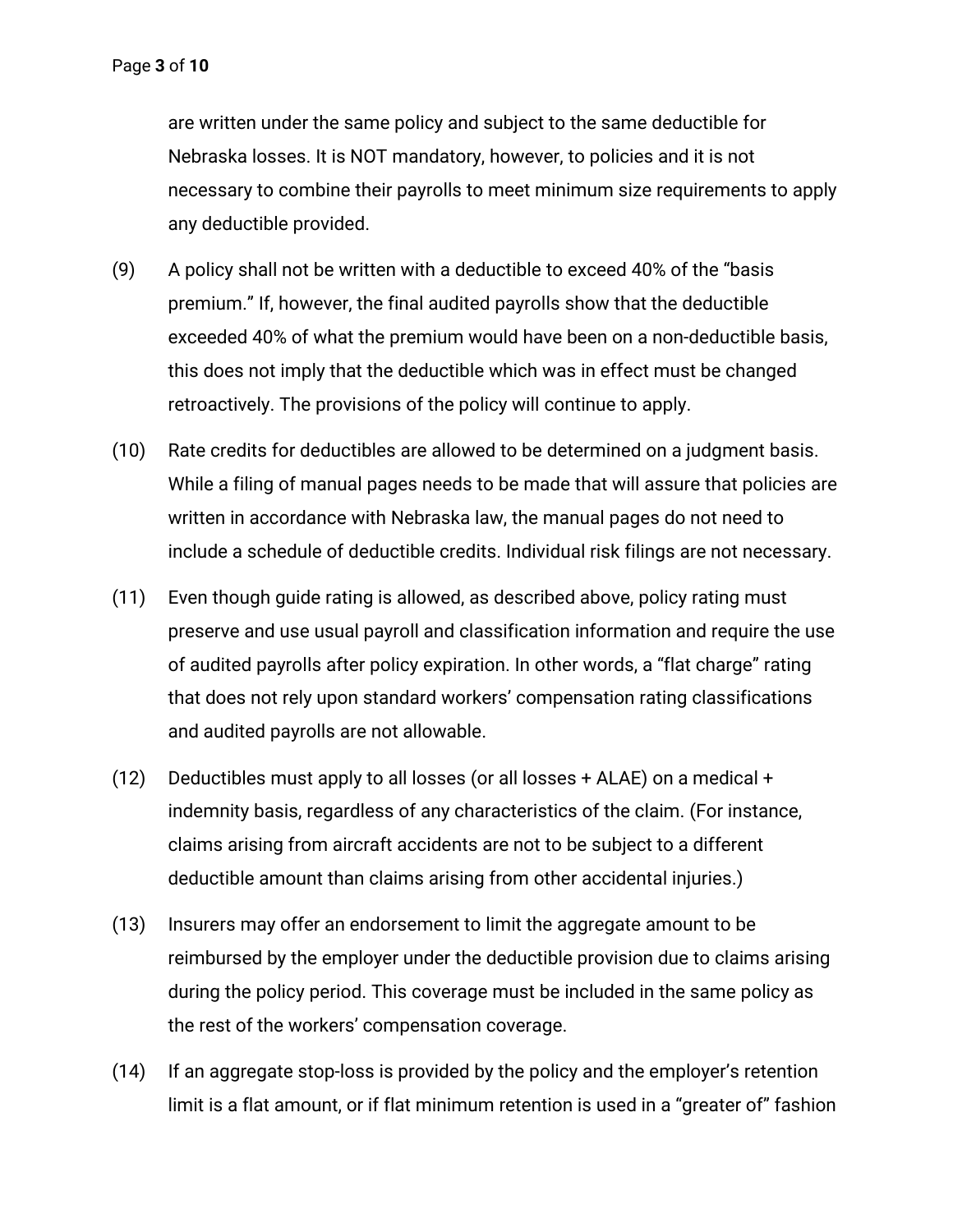in conjunction with a retention limit that is a function of audited payrolls and premiums, then this flat annual amount must not be less than the "basis premium." This requirement notwithstanding, the policy must provide for proration of any flat aggregate retention limits in the event of cancellation by the insurer. Exception: the policy may state that proration of the aggregate retention limit will not occur in the event of cancellation due to nonpayment or other serious breaches of contract. These "serious breaches" would need to be detailed in the cancellation provisions.

If the employer's aggregate retention limit is a function of audited premiums or payrolls, without a flat minimum being used, then the applicable coverage formula must not be designed to yield a smaller annual retention than the "basis premium." In this case, however, if it occurs that audited payrolls would produce a pre-deductible premium that is less than the "basis premium," then it is not unacceptable if the calculated retention turns out to be less than the minimum target otherwise specified in this paragraph.

- (15) The manual rules must state that coverage is to be provided only when the financial impact of the retention amount (that is, the effect of the deductible, subject to any aggregate provided on the policy) will remain uninsured.
- (16) We have seen proposed provisions that would allow the insurer to cancel the large deductible endorsement, but otherwise keep the policy in force, causing the policy to revert to a "guaranteed cost" contract. Such an amendment to the policy is unacceptable on a retroactive basis and can be made on a going-forward basis only with agreement from the employer. This statement notwithstanding, provisions like retro provisions dealing with employer insolvency may be included in the policy and can be extended to nonpayment situations. Such provisions could allow an insurer to value all claims on an incurred basis for the purpose of making a claim against the employer's LOC or receiver.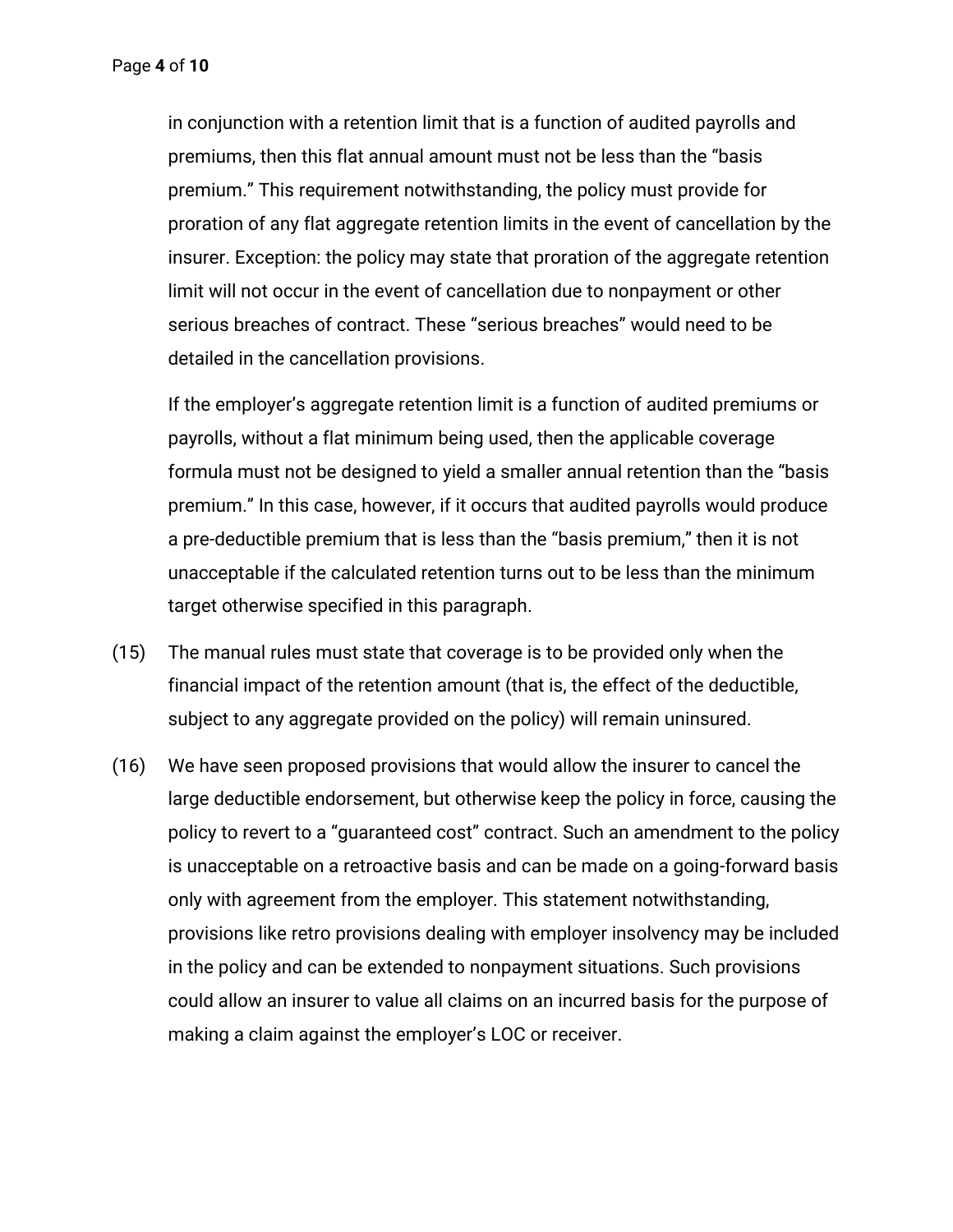(17) Without modification to address annuity-type settlements, an insurer can find itself in the situation where it needs to bill an employer monthly or quarterly for 20, 30, or more years, until an annuitant dies, remarries, or the payments finally sum to the deductible amount. If an insurer wishes to simply ignore this rare situation – fine, we will approve that. If, however, an insurer wishes to address this situation, then there are quite a few complications. The discussion shown on the next several pages, up to the bold-face reference to **REQUIREMENT,** can be ignored if you choose not to specifically address annuity-type settlements. But we recommend that you look at it.

## **Settlement (by commutation) of reimbursements due the insurer Lump-sum settlements**

"Large" deductible workers' compensation contemplates reimbursement to the insurer after payment has been made on behalf of the employer. An advantage to this arrangement, as opposed to retrospective rating, is that the employer doesn't need to agree with loss reserves that the insurer has established. A shortcoming, however, is that certain annuity-type losses may require the insurer to bill the insured on a monthly or quarterly basis for an extended period.

When annuity-type claims occur under a retrospectively rated contract, it is common for the employer and insurer to eventually agree that a given retrospective premium calculation is to be considered final. In this fashion, while the insurer must still send out regular checks to the claimant, the necessity of annual billings to the employer (to settle reserve changes) is eliminated. In addition, the settlement with the employer can fairly reflect the time value of money.

The situation is more complicated in the case of employers written under "large deductible" policies, but a parallel agreement would be acceptable. An employer and insurer could agree to a final settlement based on the sum of the present values of expected future payments after such expected payments have first been limited by the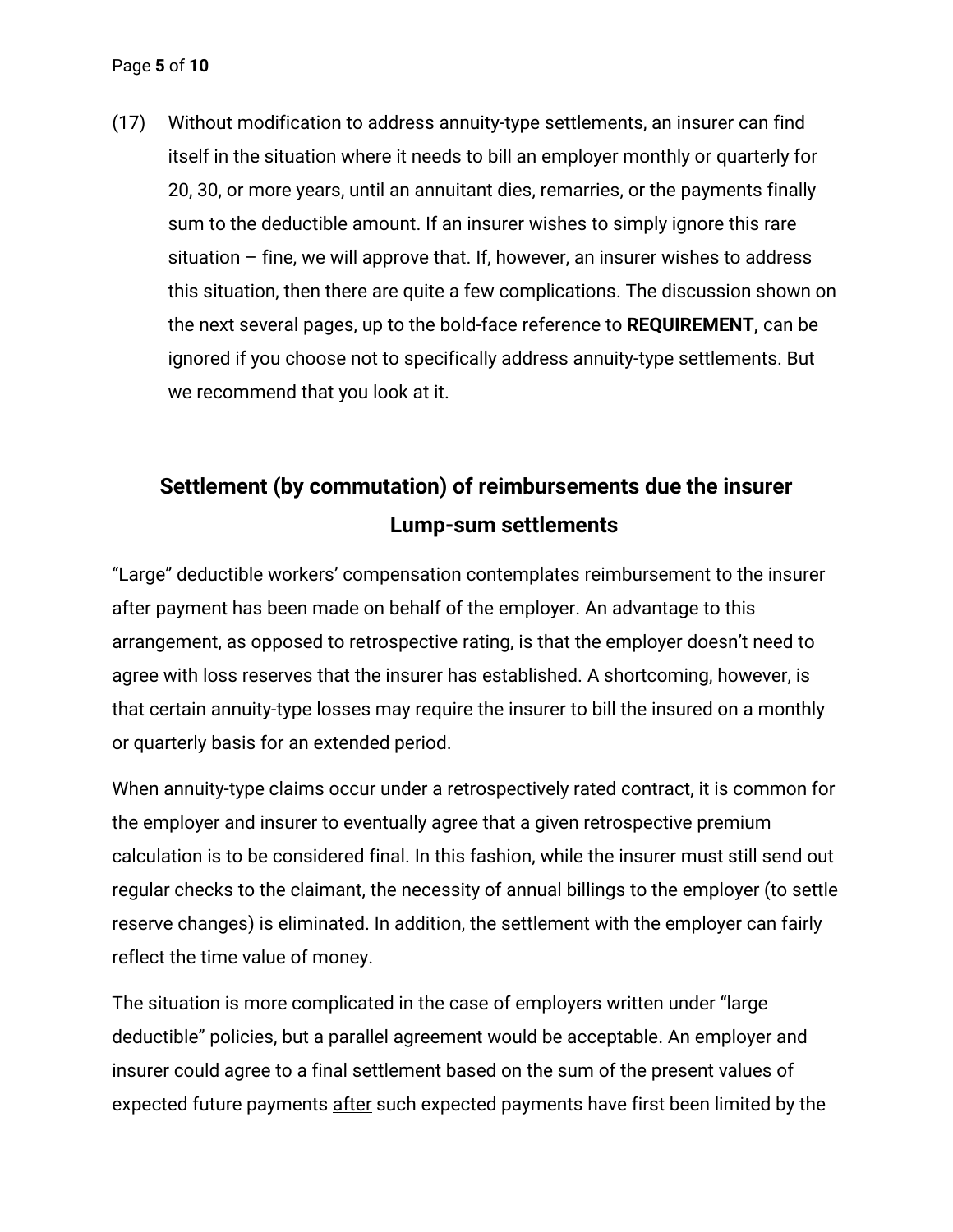deductible amount. This is to be distinguished from applying the deductible limit to the sum of the present values of future claim payments.

An example can serve to illustrate the last two sentences in the prior paragraph. Suppose that an insurer is obligated to pay \$10,000 annually for the life of a window. The present value of these expected payments is \$120,000 and the deductible is \$100,000. Under these circumstances, if the insurer seeks to reach a final settlement with the employer without undertaking a lump-sum settlement of the actual claim, then a fair reimbursement settlement should be for less than \$100,000. Basically, it would be the present value of 10 annual payments of \$10,000, which will be less than \$100,000 because of interest and mortality.

None of the above applies when an insurer settles an annuity-type claim with the claimant on a lump sum basis. In this case, unless the insurer has special provisions in the contract (and, to date, we've never seen any proposed one), the insured would be liable for the amount of the settlement up to the deductible provision, without reduction for either the time value of money or for the other contingencies.

Clearly, it is the case that an insurer can leave itself open to accusations of bad faith if it attempts to settle a claim with ordinary annuity-type benefits on a lump-sum basis. The insurer may stand to benefit to the detriment or potential detriment of the powerless policyholder. And, in both cases, the policyholder is likely to be quite unappreciative.

What we believe would be fairest, and what we would wish to encourage, would be a provision something like the following, using the usual "we/you" language:

- If, absent the "lump-sum" settlement, the claim would involve defined periodic payments, and
- If the sum of these periodic payments, is not discounted for the time value of money, mortality, remarriage, and other contingencies, potentially could have exceeded the deductible amount, then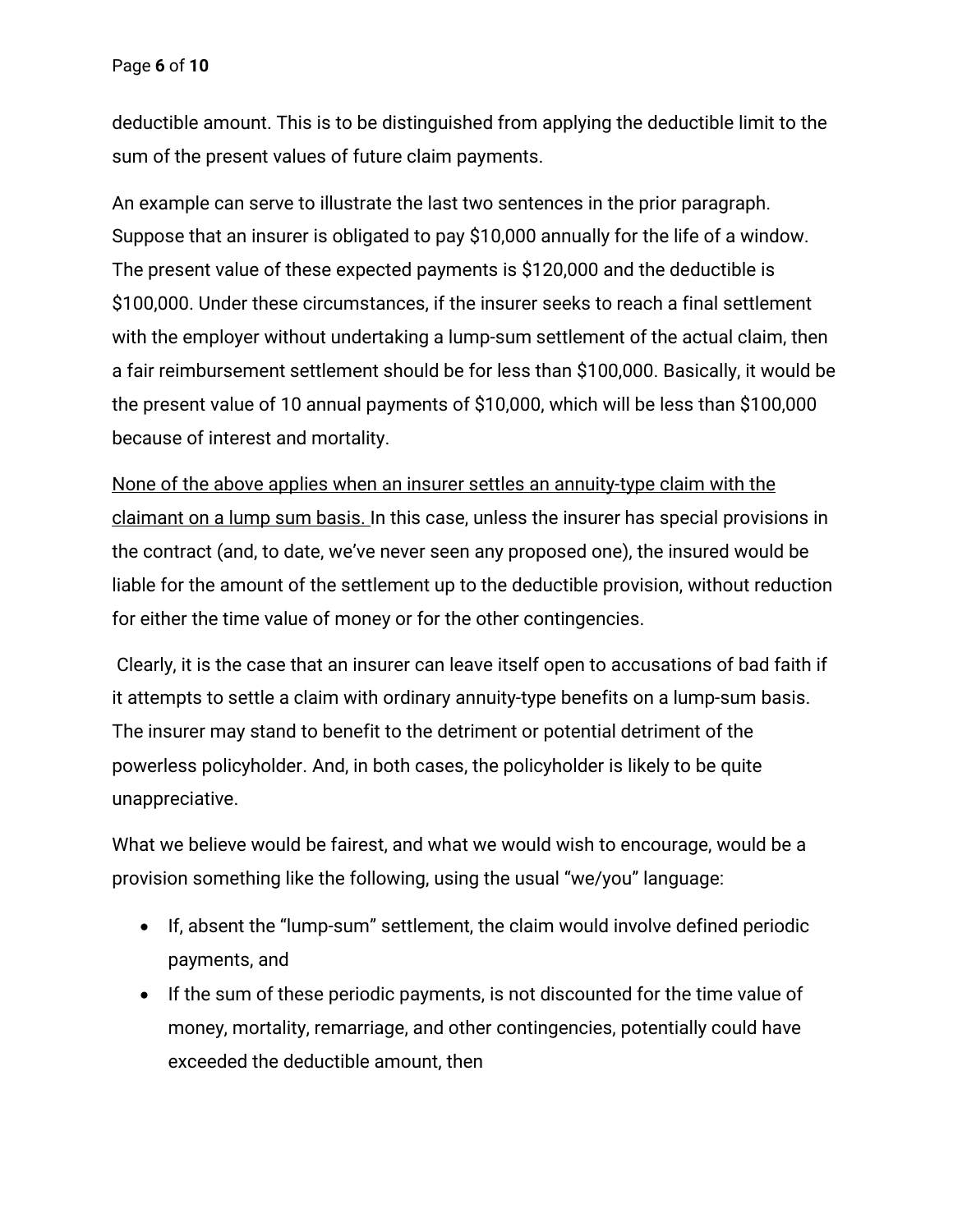The amount which you must reimburse us for this "lump-sum" settlement shall be determined in the following manner:

- First, paid losses, unpaid losses which are certain, and potential unpaid losses which sum to an amount equal to the deductible shall be identified, then
- The unpaid amounts so identified shall be reduced actuarially to recognize the time value of money and, to the extent applicable, mortality, remarriage, and other contingencies; and then
- The unpaid amounts, so reduced, shall be summed

Actuarial and other presumptions for these calculations shall be the same as those used by us to determine the actual amount paid to settle the claim.

Comment 1: We aren't proud of this wording; we hope that somebody else can do better

Comment 2: A similar formula could also be used to address the "reimbursement settlement" questions raised earlier, except that "reimbursement settlements" can be negotiated in advance, which makes this unnecessary.

**REQUIREMENT:** Manual pages and forms which are in conflict with the approval standards described on the preceding pages must be changed to obtain approval. This may be done on a "Nebraska Exception" basis. In addition, insurers must acknowledge that they have been notified of the statistical considerations outlined below:

- (1) The insurer must provide complete statistical reporting of all incurred claims ("unit data") to the NCCI so that the NCCI's experience rating and classification ratemaking can be done without degradation. This means that reserves must be established for individual claims that are not immediately settled, even though the insurer may anticipate that the claim will ultimately settle for less than the deductible amount.
- (2) The insurer must be able to provide aggregate financial data to the NCCI for deductible policies on a gross basis; that is as if no deductibles applied. This will be a special NCCI call for Nebraska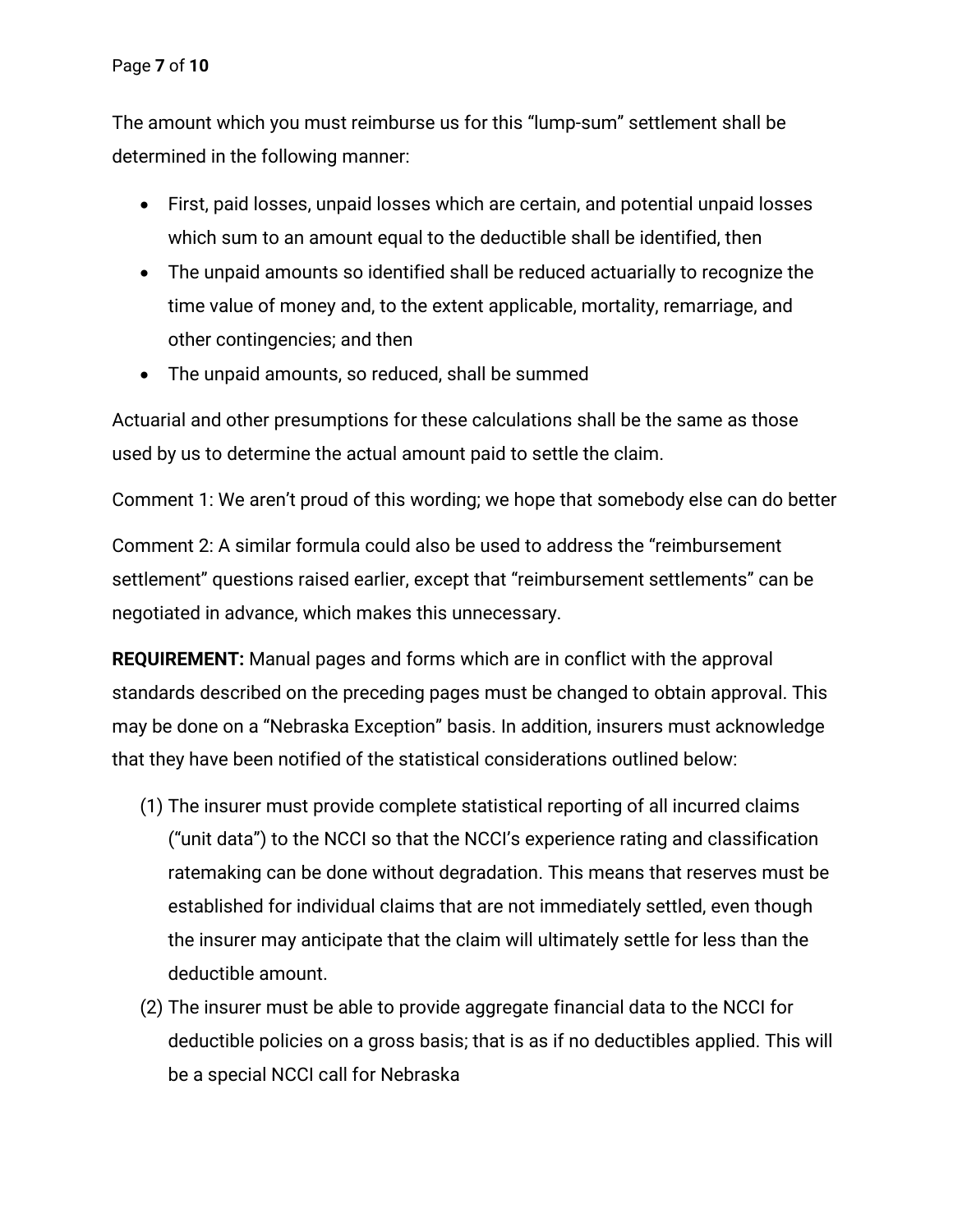- (3) Nothing in deductible arrangements may alter reports received by the Nebraska Workers' Compensation Court.
- (4) Premium taxes: All amounts collected by insurers (which must be exactly the same as the amounts spent by employers) pursuant to deductible insurance contracts are to be considered as premium except:
	- a. Loss amounts reimbursed by employers to insurers, and
	- b. ALAE reimbursed by employers to insurers
- (5) Workers' Compensation Trust Fund<sup>[3](#page-7-0)</sup>Assessments: These assessments, whenever they are collected, will be 2% of losses (not losses + ALAE) paid during the calendar year, including losses reimbursable under deductible plans. (This includes "large" deductible plans as well as the NCCI-filed medical-only "small" deductible plan.)

Insurers must be able and will be required to report losses paid on behalf of employers pursuant to deductible forms as a supplement to premium tax forms submitted to the Department of Insurance. Tax forms promulgated by the Department require the reporting of losses paid that would have been reported as part of the annual statement on page 15 if no WC deductible provisions are applied.

## **Rating Recoupment for Workers' Compensation Trust Fund and RML Charges Addendum to Approval Standard**

In the filings received since we promulgated filing standards for large deductibles, our requests for rating examples uncovered certain types of rating errors for virtually all insurers. Specifically, these errors involved improper recognition of assessments. We noted that policy forms that proposed recoupment of actual assessments and residual market loads all involved overcharges.

<span id="page-7-0"></span><sup>&</sup>lt;sup>3</sup> This fund combined the formerly separate Vocational Rehabilitation and Second Injury Funds. While statutory provisions applying to second injury claims no longer apply, old claims are still being run off.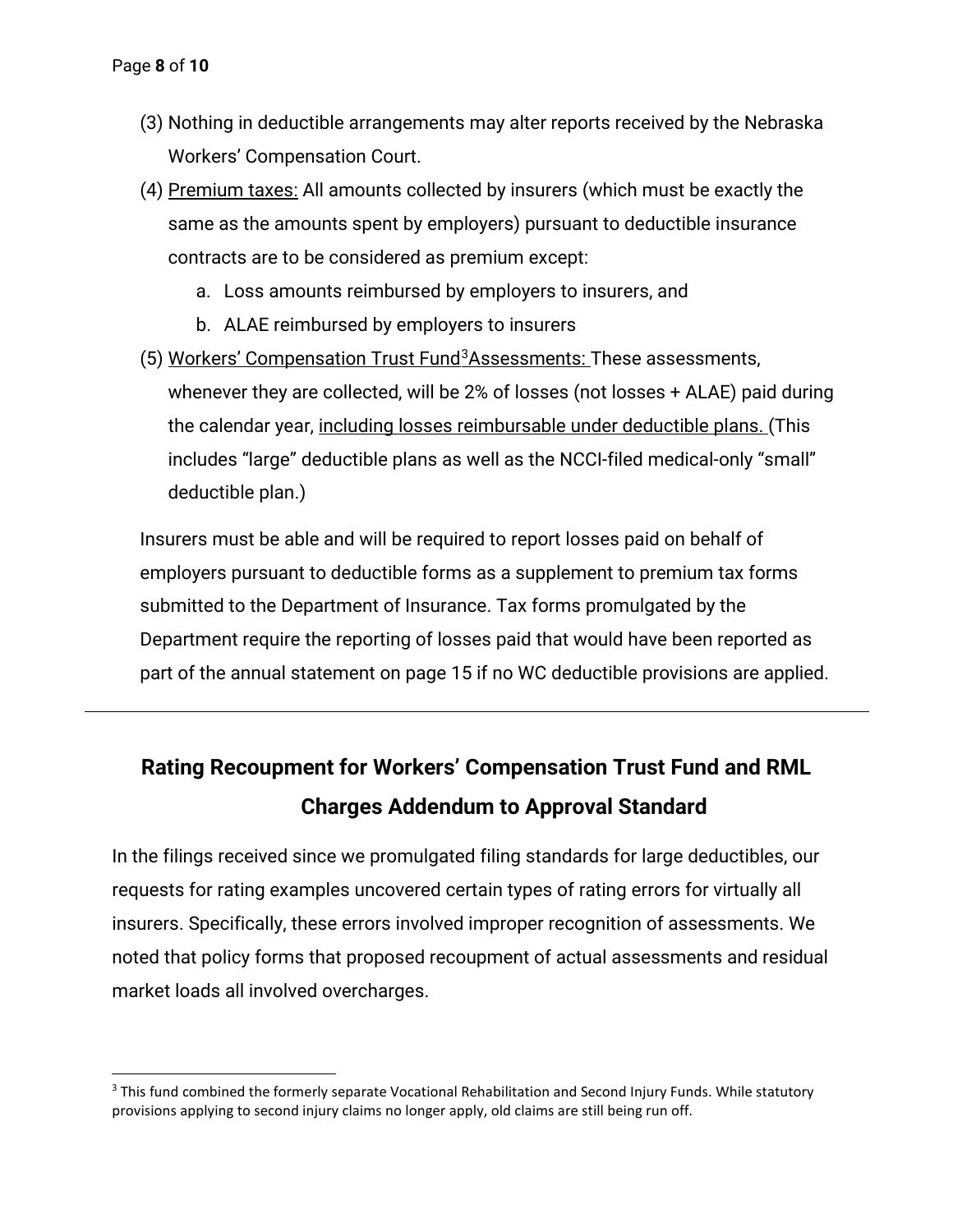As such, we disapprove of any forms that would recoup actual assessments. This addendum is intended to explain why we decided to disapprove of such forms. The mechanics of doing this properly would be cumbersome, and not a single proposal to date has shown correct rating and billing procedures to accomplish this feat. Rather than working at great lengths with insurers to design procedures that we expect would be misapplied anyway, we believe it is better to disapprove forms that propose actual recoupment. We believe that the simpler alternative, which is for insurers to reflect these costs in their premium charges, is also the better alternative.

Specifically, we have seen the following problems:

- (1) Difficulties arise when the insurer wishes to recoup actual loss-based assessments. While this is fair in principle, it becomes very complicated to apply correctly. The actual means of collecting the Workers' Compensation Trust Fund is an assessment of paid losses on an erratic basis. To collect this assessment properly from deductible insureds would require:
	- a. The insurer must wait until after the end of each year which would be after they have otherwise billed for most of the losses,
	- b. The insurer must then determine whether a loss—based assessment is being made,
	- c. The insurer must then apply the 2% tax rate to all paid losses during the prior year and,
	- d. Then, long after the policyholder has reimbursed the insurer for the losses, the insurer must bill for the 2% tax applying

For deductible insureds, it would be best to add an additional amount to the tax load for an average amount of loss-based assessments and not charge for actual assessments. In addition to being reasonably fair, this procedure is simpler from a billing and statistical reporting standpoint. Proposals to pass "actual" assessments back to the insured will be disapproved for the reasons just mentioned.